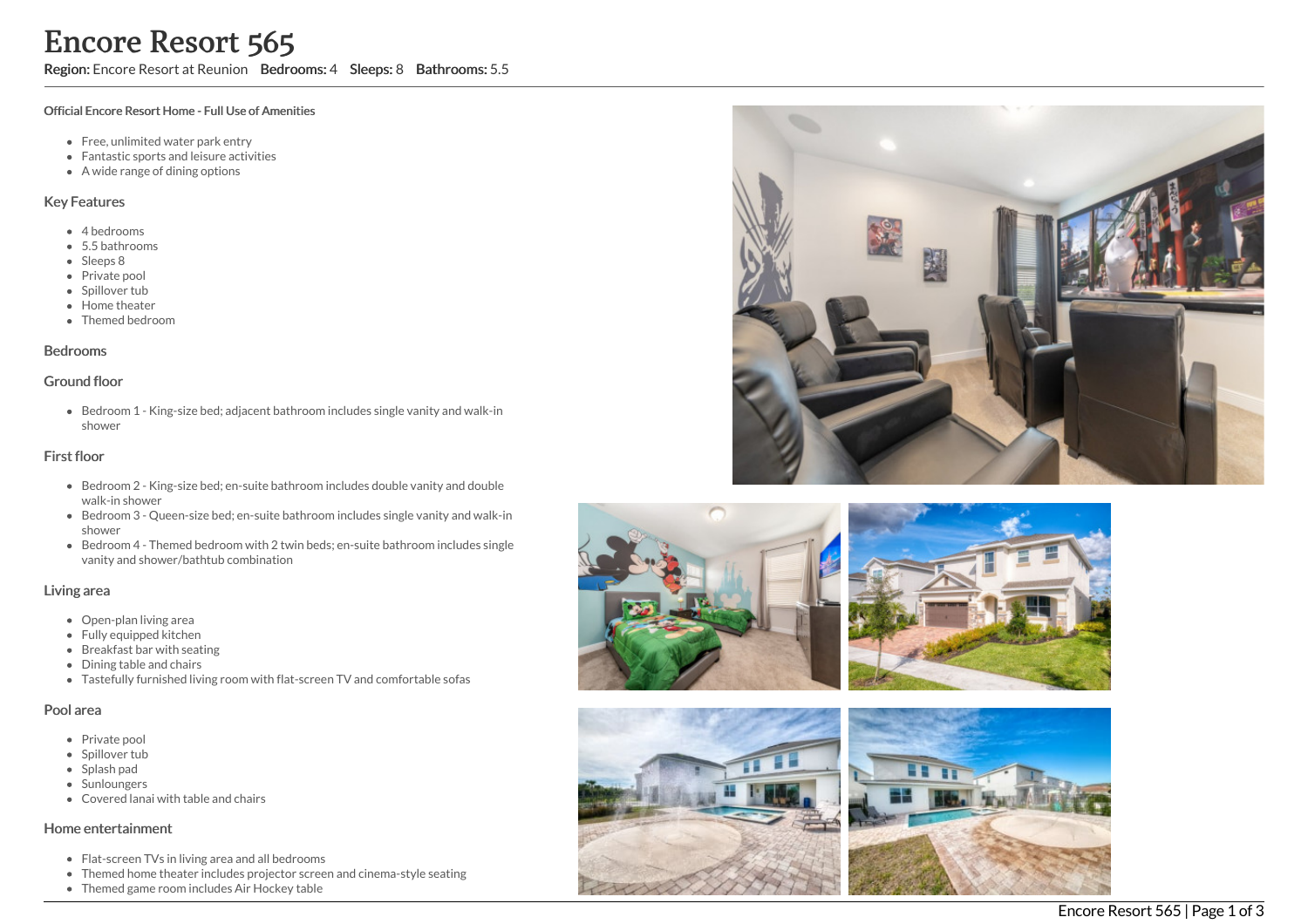Upstairs loft area with flat-screen TV and large sofa and XBox One game console

### General

- Air conditioning throughout
- Complimentary wifi
- Bedding and towels included
- Private parking

## Laundry room

- Washer and dryer
- Iron and ironing board

# Children's equipment available for hire

- Crib
- Stroller
- $\bullet$  High chair
- Pack and play

# Places of interest

- Golf courses 4 miles
- Supermarket 2 miles
- Shopping mall 4 miles
- Disney World 7 miles
- Seaworld 14 miles
- Universal Studios 20 miles
- Legoland 30 miles
- Airport 26 miles
- Beaches 75 miles